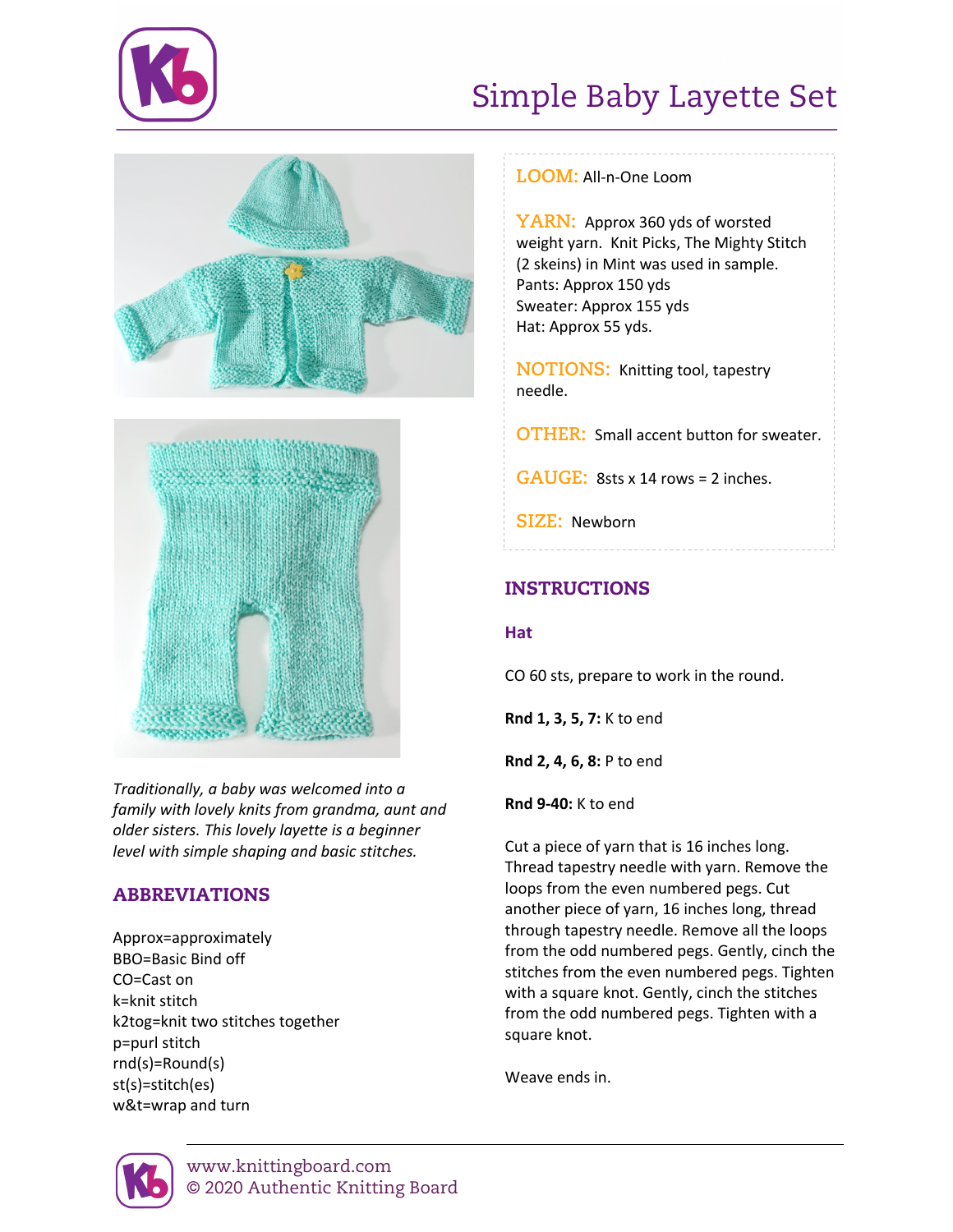

# Simple Baby Layette Set

## **Baby Pants**

CO 76 sts, prepare to work in the round.

**Rnd 1-7:** k to end of rnd

**Rnd 8:** p to end of rnd

**Rnd 9-15:** k to end of rnd

**Rnd 16:** p to end of rnd

**Rnd 17:** k to end of rnd

**Rnd 18:** p to end of rnd

**Rnd 19:** k to end of rnd

**Rnd 20:** p to end of rnd.

**Rnd 21-27:** k to end of rnd.

Work in short rows for back of pants as follows (similar to a heel):

**Short row 1:** k37, w&t peg 38

**Short row 2:** k from peg 37 to peg 2, w&t peg 1

**Short row 3:** k from peg 2 to peg 36, w&t peg 37

**Short row 4:** k from peg 36 to peg 3, w&t peg 2

**Short row 5:** k from peg 3 to peg 35, w&t peg 36

**Short row 6:** k from peg 35 to peg 4, w&t peg 3

**Short row 7:** k from peg 4 to peg 34, w&t peg 35

**Short row 8:** k from peg 34 to peg 5, w&t peg 4

**Short row 9:** k from peg 5 to peg 33, w&t peg 34

**Short row 10:** k from peg 33 to peg 6, w&t peg 5

**Short row 11:** k from peg 6 to peg 32, w&t peg 33

**Short row 12:** k from peg 32 to peg 7, w&t peg 6

**Short row 13:** k from peg 7 to peg 31, w&t peg 32

**Short row 14:** k from peg 31 to peg 8, w&t peg 7

**Short row 15:** k from peg 8 to peg 30, w&t peg 31

**Short row 16:** k from peg 30 to peg 9, w&t peg 8

**Short row 17:** k from peg 9 to peg 29, w&t peg 30

**Short row 18:** k from peg 29 to peg 10, w&t peg 9

**Short row 19:** k from peg 10 to peg 28, w&t peg 29

**Short row 20:** k from peg 28 to peg 11, w&t peg 10

**Short row 21:** k from peg 11 to peg 27, w&t peg 28

**Short row 22:** k from peg 27 to peg 12, w&t peg 11

**Short row 23:** k from peg 12 to peg 26, w&t peg 27

**Short row 24:** k from peg 26 to peg 13, w&t peg 12

**Next rnd:** starting with peg 13, k to end of rnd

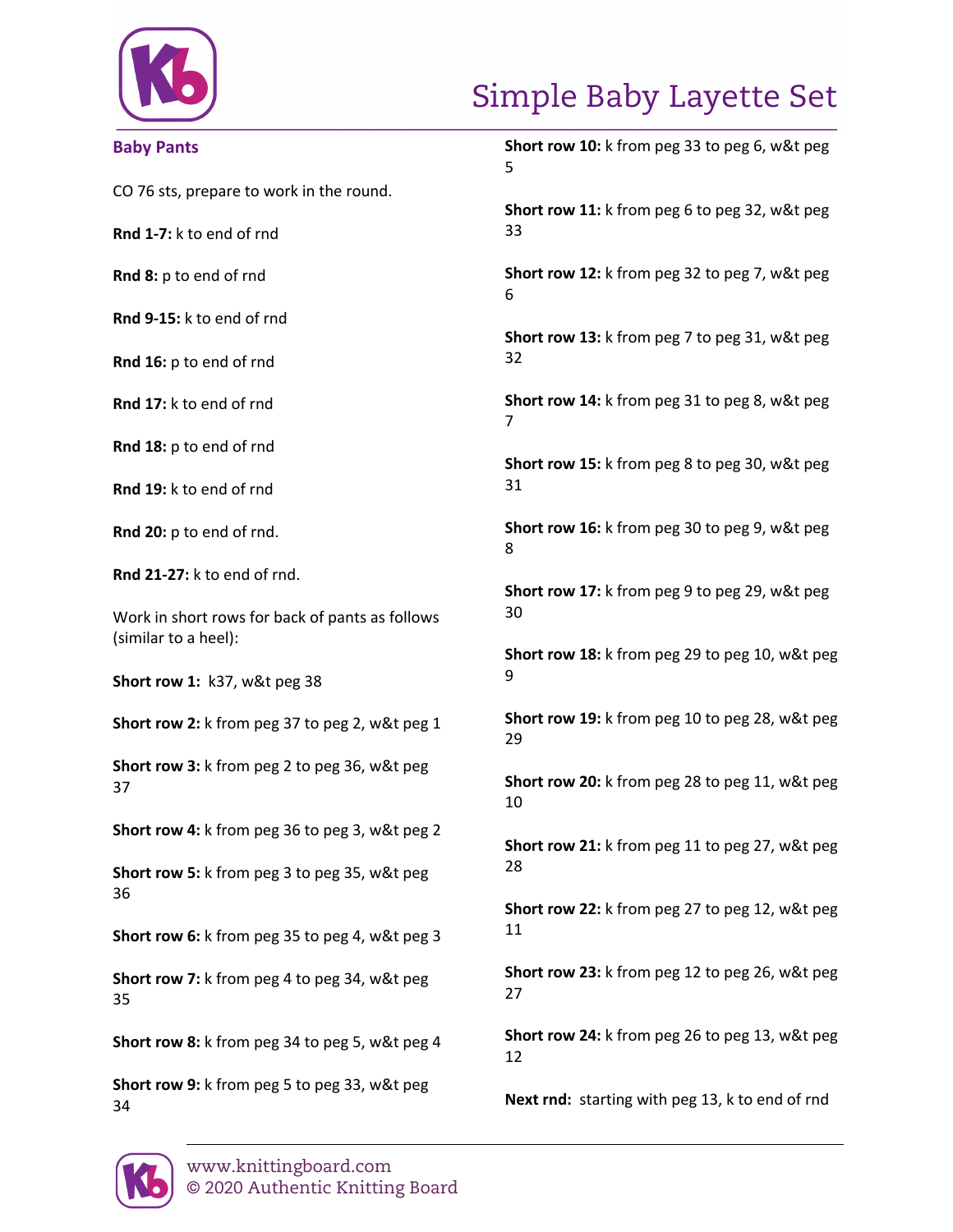

## Simple Baby Layette Set

**Next 20 rnds:** k to end of rnd

**Next rnd:** k17, bo4, k17, k17, bo4, k17

From this point forward, you will be working the legs as flat panels as follows: One leg over the first 34 sts, second leg over the second set of 34 sts.

| M.<br>۰.<br>×<br>۰. |  |
|---------------------|--|
|---------------------|--|

**Next 28 rows:** k to end of row

**Next row:** p to end of row

**Next row:** k to end of row

**Next row:** p to end of row

**Next row:** k to end of row

**Next row:** p to end of row.

BBO.

Repeat with Leg 2.

### **Baby Sweater**

CO 68 sts, prepare to work a flat panel

**Row 1, 3, 5, 7:** k to end

**Row 2, 4, 6, 8:** p to end

**Row 9:** k to end

**Row 10:** p4, k to last 4 sts, p4.

**Repeat Row 9 and Row 10:** until row 30 is reached (ends on a Row 10).

Divide sweater into three parts, two front panels and back panel as follows: Right side panel: first 17 pegs, back panel: middle 34 pegs, left side panel: remaining 17 pegs.

Working yarn is at peg 1, attach another skein of yarn to peg 18 and peg 52.

**\*Next row:** with yarn coming from peg 1: k17, pu yarn at peg 18: k34, pu yarn at peg 52: k17

**Next row:** with yarn coming from peg 1: p17, pu yarn at peg 18: p34 , pu yarn at peg 52: p17\*

**Rep from \* to \***: 10 more times (20 more rows).

**Next row:** with yarn coming from peg 1: k17, pu yarn at peg 18: k34, pu yarn at peg 52: k17

**Next row:** with yarn coming from peg 1: BO 5, p12, pu yarn at peg 18: p34, pu yarn at peg 52: p12, BO 5, cut yarn leaving a 5 inch tail, attach at peg 6\*

**Next row:** k12, k34, k12 (picking up the skein from that specific section)

**Next row:** p12, k34, p12 (picking up the skein from that specific section)

BBO all three sections.

### **Sleeves**

### **(make 2)**

CO 34 sts, prepare to work a flat panel.

**Row 1:** k to end.

**Row 2: p to end.**

**Rep Row 1 and Row 2:** 4 more times.

**Next 4 rows:** k to end.

**\*Next row:** k2, k2tog, k to last 4 sts, k2tog, k2.

**Next 3 rows:** k to end\*.

Rep from \* to \* until 28 sts rem.